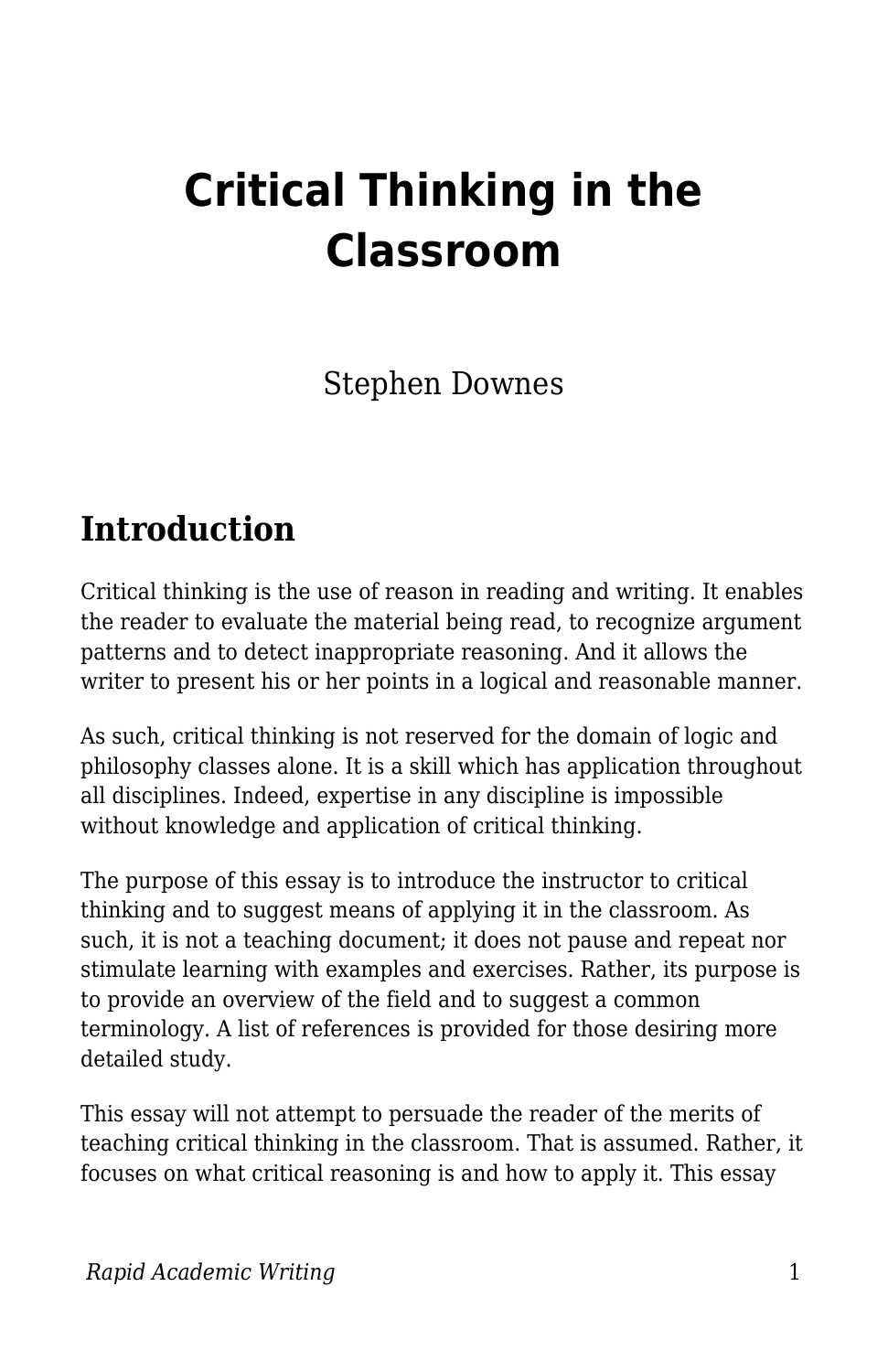proceeds in three major sections. First, the three major types of reasoning are described. Second, errors of reasoning in these three major types of reasoning are described. Finally, third, methods of application to the classroom are suggested.

Some notes are necessary about the approach taken. First, the methods of creating and criticizing arguments are presented as 'tools' for a student (or anyone) to use to achieve a desired outcome. Second, and related to this, it is taken that the use of a tool is flagged with 'indicator words'. That is, there are certain characteristic ways of telling the reader that you are trying to achieve a particular outcome. Hence, words themselves are regarded as tools for the expressions of an idea.

# **Types of Reasoning**

#### **(i) Deductive Reasoning**

Deductive reasoning is the oldest and most venerable of the types of reasoning. Examples of deductive reasoning include mathematics, categorial reasoning, set theory, and computer programming. Deductive reasoning is by its very nature abstract; for this reason, students find it the most difficult to master.

A deductive argument is formed from one or more premises and a conclusion. The conclusion is the opinion the author is attempting to prove is true. The premises are the reasons given in order to persuade the reader that the conclusion is true.

The premises and the conclusion of an argument are identified by indicator words. There are two types of indicator words: premise indicators, and conclusion indicators. Premise indicators always precede premises, while conclusions always precede conclusions. In general, the structure of deductive arguments is as follows: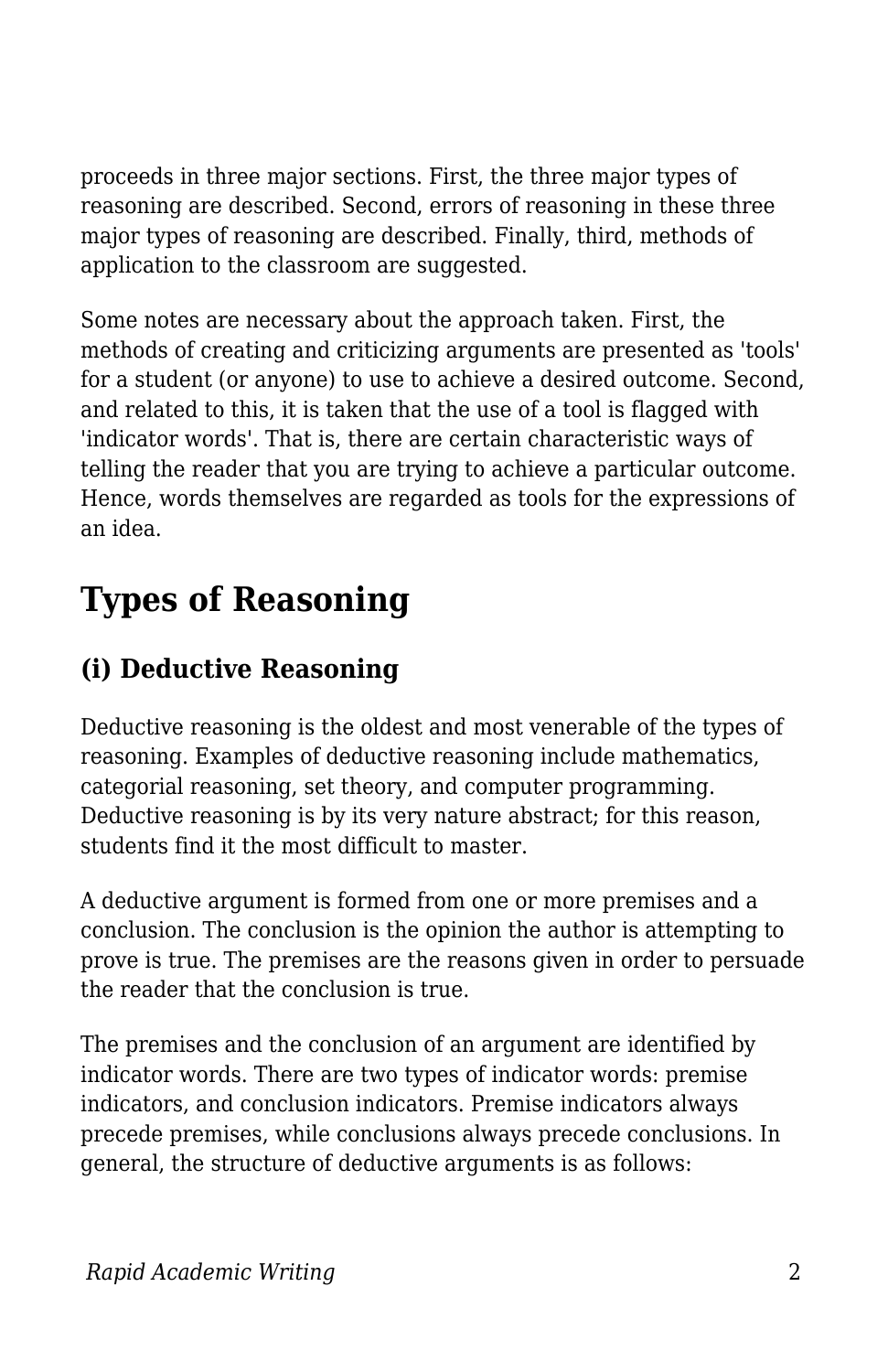(Using a premise indicator):

*\_\_\_\_ because \_\_\_ .*  $Since , \underline{\hspace{1cm}}.$ 

(Using a conclusion indicator):

*\_\_\_ therefore \_\_\_.*

Notice the use of not only the indicator words ('because', 'since' and 'therefore') but also the use of punctuation and conjunctions to indicate the structure of the argument. Good writing follows a clear argument structure, and hence, good writing uses grammatical elements to show clear argument structure.

In the absence of an indicator word (some people are sloppy writers), the reader is reminded that the conclusionis an opinion. Hence, the conclusion is usually 'hedged' in some way. By that, what is meant is that the conclusion is not stated directly, but rather, is qualified with expressions like, 'I think that" or 'It must be that', or the like. Compare, for example, the difference between "The sky is blue" and "The sky must be blue". The latter is clearly hedged, hence, it must be an opinion and therefore probably the conclusion of an argument.

Not all arguments are deductive arguments. Deductive arguments may be recognized by their characteristic forms. The form of an argument can be recognized by identifying keywords. Because deductive arguments constitute a particular sort of reasoning, they entail the use of a particular set of words. In particular, there are three types of key words to watch for.

- 1. Mathematical keywords: plus, minus, equals
- 2. Categorical keywords: is, all, some, no, every, any, only
- 3. Propositional keywords: both...and, either, ... or, if .. then, unless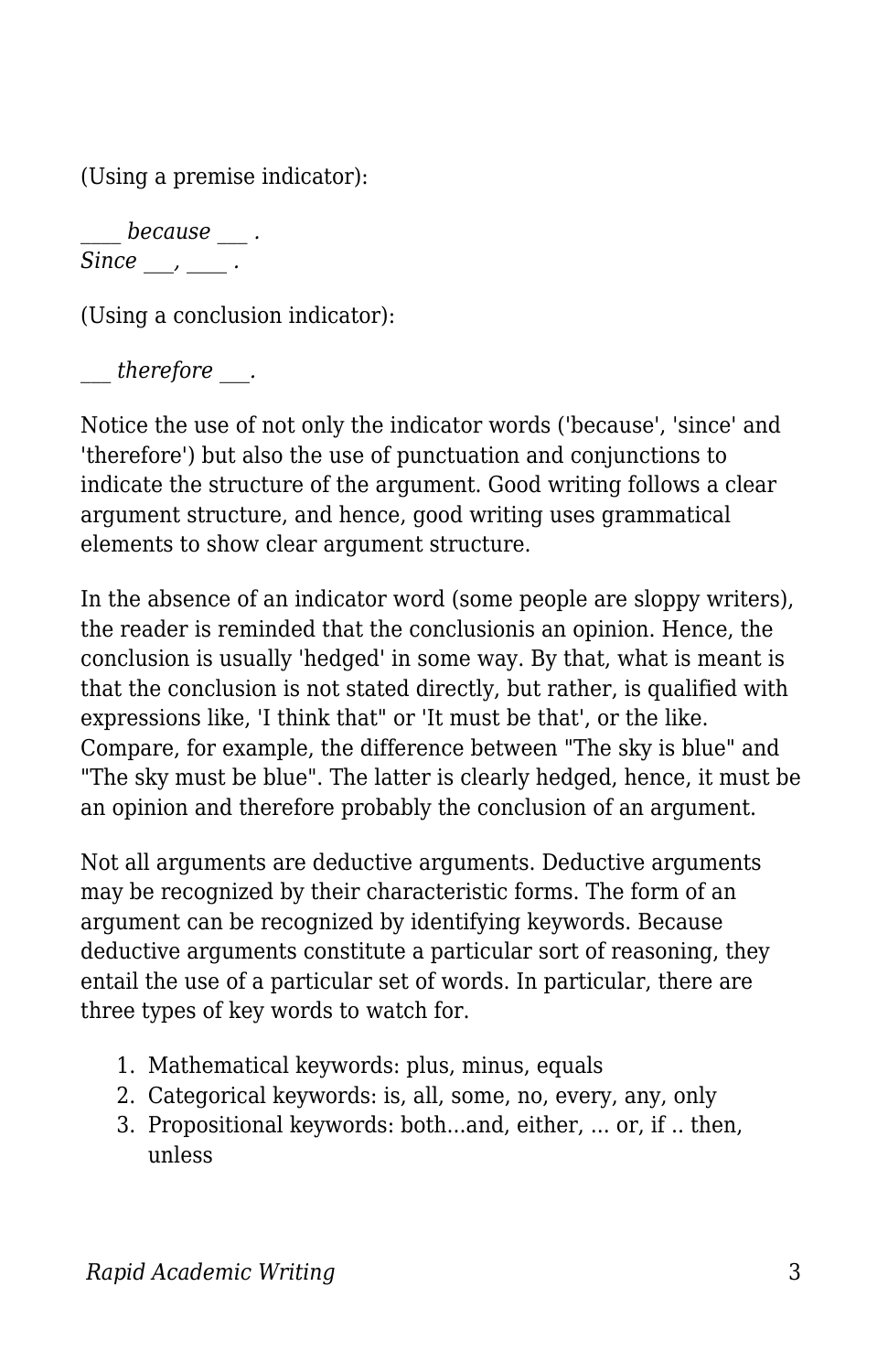These keywords are not used only to recognize deductive arguments. Knowledge of the role of these keywords also enables the writer to write clear, structured sentences. This will be discussed in more detail in section three.

### **(ii) Inductive Reasoning**

The purpose of an inductive argument is to produce generalizations from matters of fact or experience. It is not as old as deductive argumentation, nor is it as well respected. Nonetheless, without inductive argumentation it would not be possible to live in the world at all.

Types of inductive reasoning include statistical generalizations, analogy, reasoning concerning cause and effect, and probability.

Like a deductive argument, an inductive argument is formed from one or more premises and a conclusion. And like a deductive argument, the purpose of an inductive argument is to persuade the reader that the conclusion is true, and the premises are given as reasons to believe that the conclusion is true. All that was said above of indicator words and hedging is also true of inductive arguments. Hence, the two can be distinguished only by their keywords.

Here are characteristic keywords of some inductive arguments:

- 1. Statistical keywords: most, many, five percent, usually, generally
- 2. Analogical keywords: is like, is similar to, like, as
- 3. Probabilistic keywords: the chances of, probably, likely
- 4. Causal keywords: causes, depends on, effect

Again, the use of these keywords tells the reader what sort of argument s being used. A reader can, for example, recognize an analogy much more clearly if the words 'like' or 'as' are used than if they are not.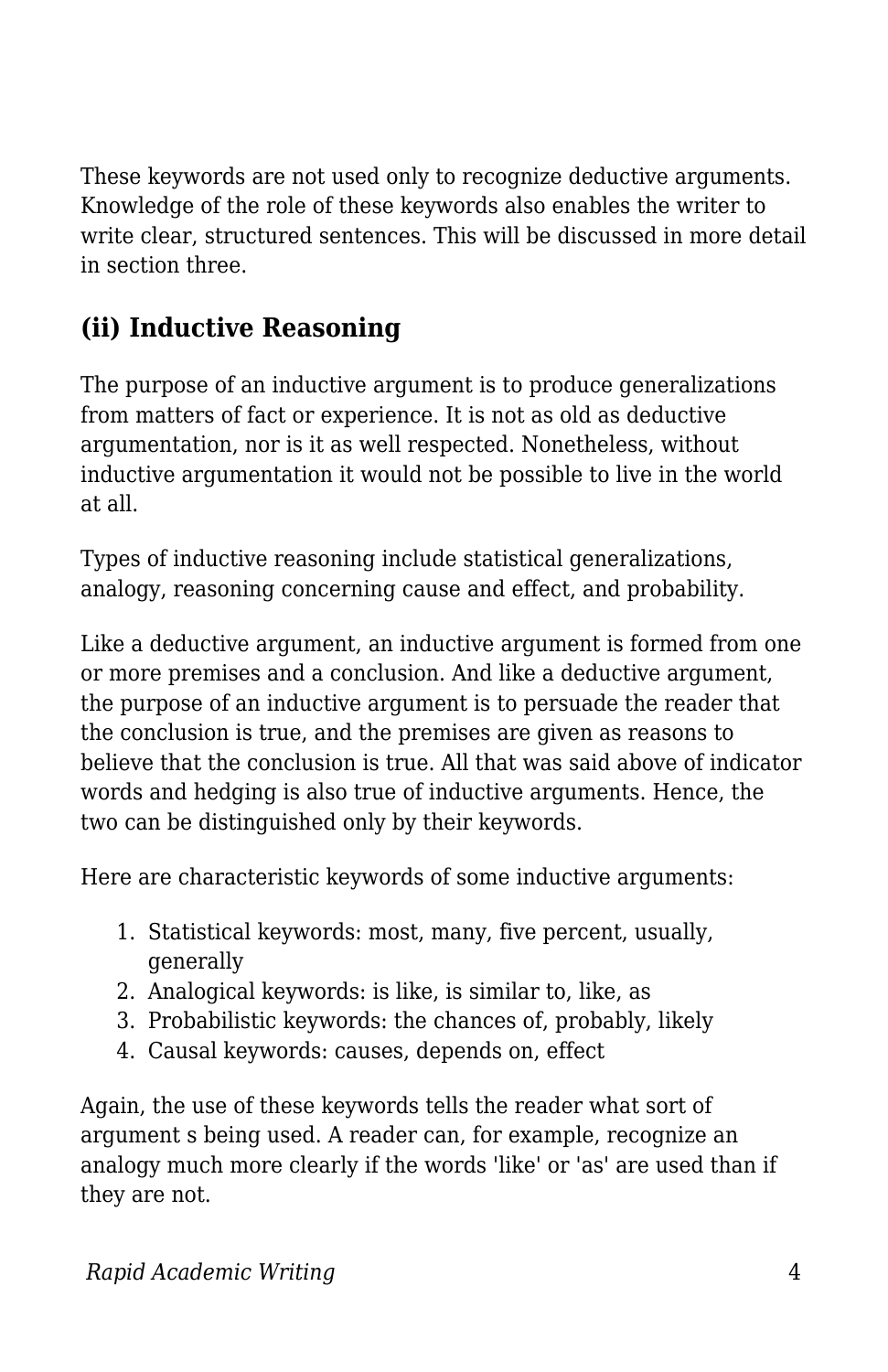#### **(iii) Abductive Reasoning (Inference to the best explanation)**

Abductive reasoning was recognized as such only in the late nineteenth century by Charles Sanders Peirce, though there are instances of it through antiquity. It is now the most common form of argument in the sciences, for it involves the postulation of theories which explain some event or regularity.

The form of an inference to the best explanation differs from that of deductive or inductive argument, though (confusingly) the same indicator words are used. In an abduction, the conclusion is some event or regularity which needs to be explained, while the premises are the theories or sets of conditions which do the explaining. That said, the word 'why' is used much more frequently in explanations, hence, the word 'why' can be used to distinguish abductions form other forms of argument.

The most common form of an inference to the best explanation is:

*The reason why \_\_\_ is because \_\_\_*.

Note again that the conclusion should be some fact or regularity, while the premise is typically a theory. Very often the conclusion which is being explained is also the conclusion of an inductive argument. A writer will use induction to show that some generalization is true, and then use abduction to explain why it is true.

Abductive arguments do not have characteristic keywords (other than 'explains' and 'why'). The only way to distinguish between an inductive or deductive argument and an abduction is to determine whether the conclusion is a fact (in which case it's an abduction) or an opinion (in which case it's a deductive or inductive argument). It is important to watch for hedging words while making this distinction.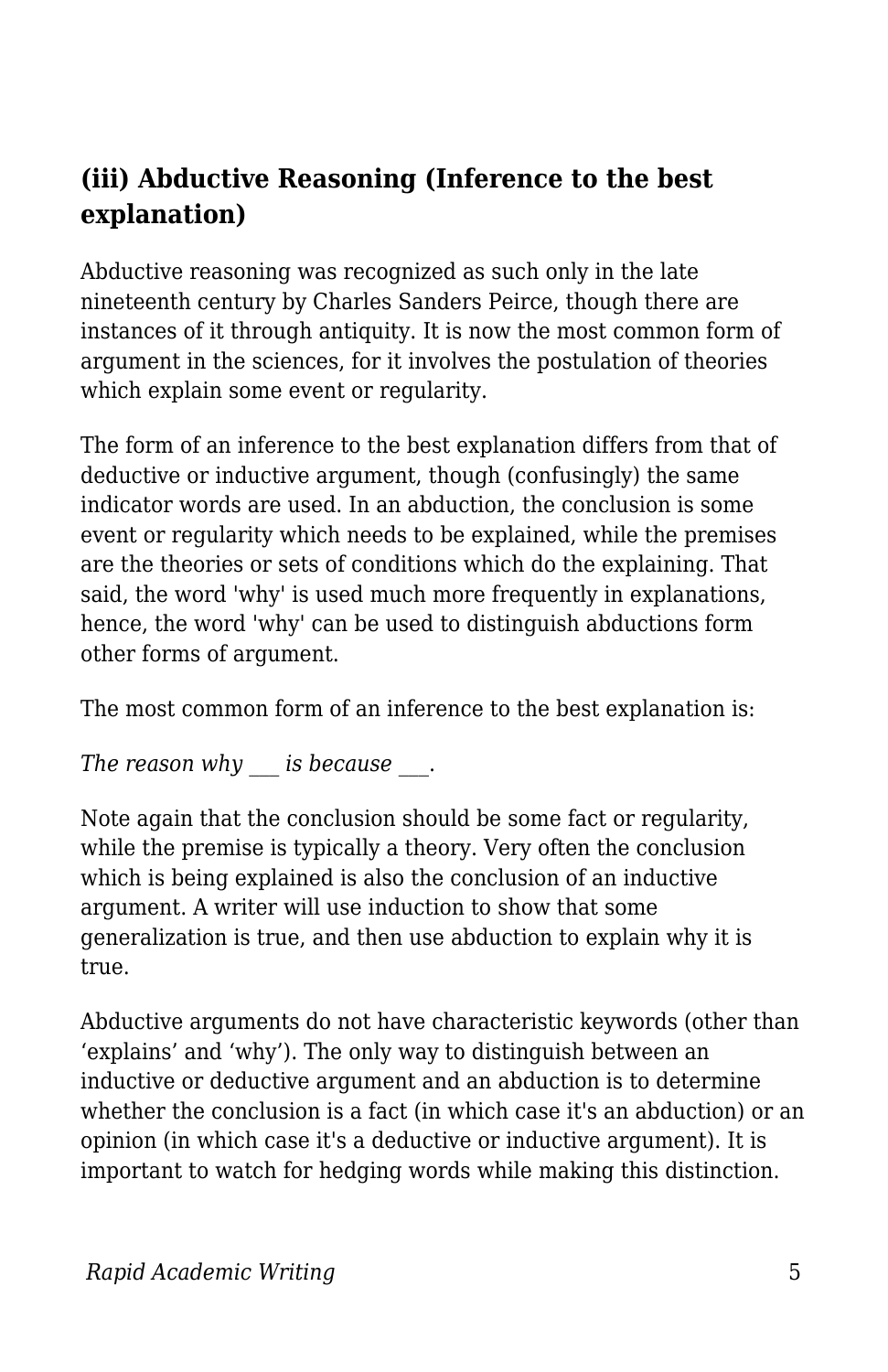### **Errors of Reasoning**

#### **(i) Deductive Errors**

There are two ways a deductive argument can fail: (i) the premises may be false, or (ii) the conclusion may not follow from the premises. Students often attempt a third method of evaluation: arguing directly against the conclusion. While this is allowed, it amounts to ignoring the argument in favour of the conclusion, and hence, is never decisive.

Whether or not the premises are true, if the conclusion follows from the premises, then the argument is valid. To say that an argument is valid is to say that the premises are appropriately related to the conclusion. The premises need not be true. To see this, consider the following argument: "If Mulroney is a Marxist, then he likes Castro, and he is a Marxist, hence, he likes Castro." As it happens, the premises are false. But suppose they were true. Then we can see clearly that the conclusion would have to be true as well; the premises support the conclusion.

In order to show that a deductive argument is invalid, it is necessary only to show that there is some way the premises could be true while the conclusion could be false. If this is possible, then we can see that the premises do not make the conclusion true. Consider the following example: "If the mill is polluting the river, then we can see dead fish, and we can see dead fish, therefore, the mill is polluting the river." Even if the premises actually are true, we can see that they do not support the conclusion, for it could be that something else is killing the fish, and that the mill is not polluting the river at all.

There are two major forms of invalid argument:

Denying the Antecedent. Any argument of the form "If A then B, and not A, therefore B" is invalid.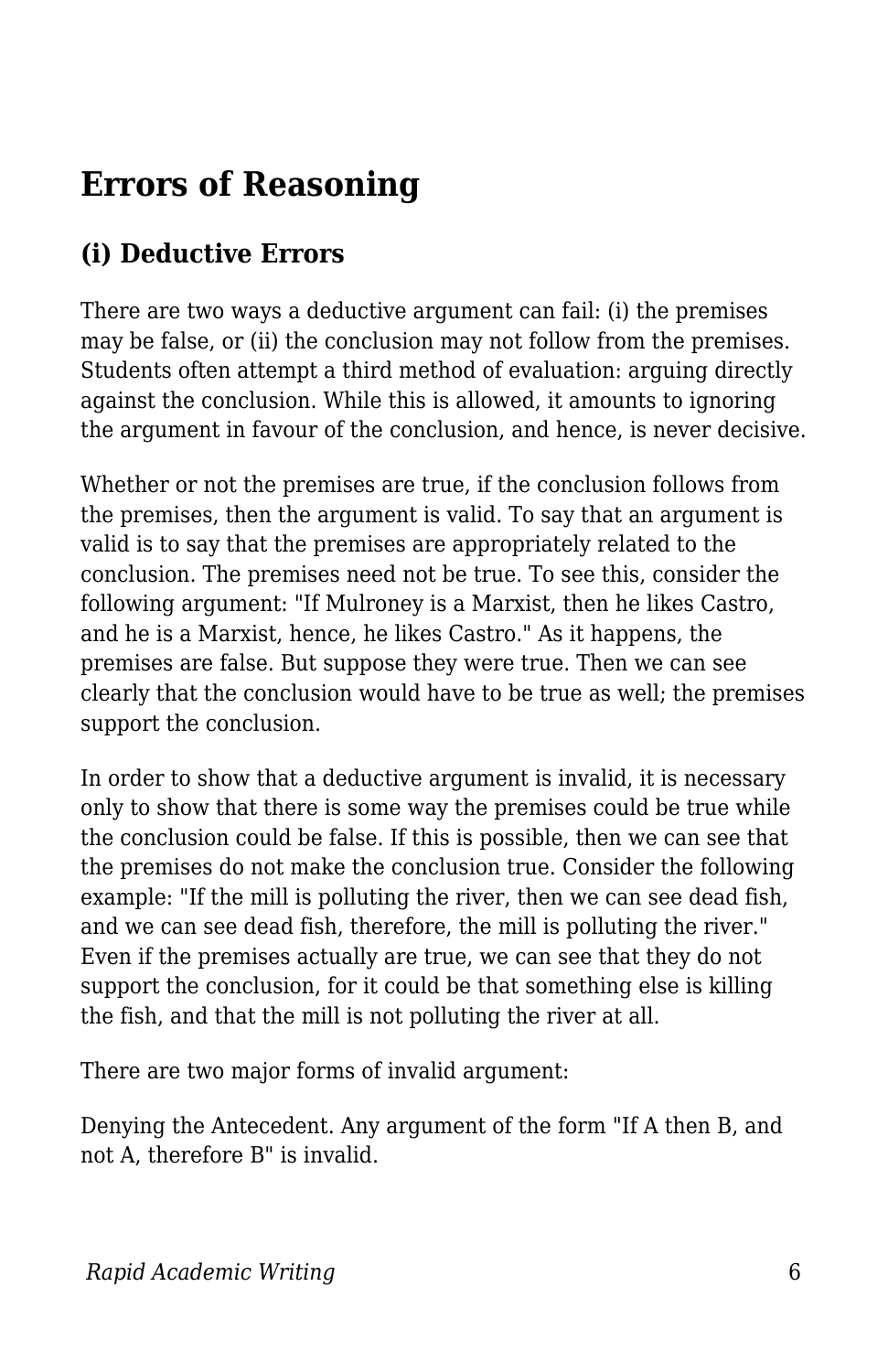Affirming the Consequent. Any argument of the form: "If A then B, and B, therefore A" is invalid. The example of the mill (above) affirms the consequent.

The second way of criticizing a deductive argument is to show that the premises are false. Students are particularly hesitant to do this, however, it is often (all too often) accomplished with ease. Consider a categorical premise of the form "All A are B", for example, "All things which swim in the sea are fish." This is easily shown to be false by observing that there can be some A which is not B, for example, a dolphin swims in the sea, but is not a fish.

In general, premises are shown to be false by showing that their contradictories are true. Here are some common contradictions:

- 1. 'All A are B' contradicts 'Some A is not B'
- 2. 'No A are B' contradicts 'Some A is B'
- 3. 'If A then B' contradicts 'A and not B'
- 4. 'Either A or B' contradicts 'Not A and not B'
- 5. 'Both A and B' contradicts 'Not A'

An argument which is both valid and has true premises is called a sound argument. Sound arguments are also sometimes called cogent arguments.

#### **(ii) Inductive Errors**

All inductive arguments base their success on the similarity between the objects or events described in the premises and those described in the conclusion. This is most clear in the case of an analogy, and so we turn to the first error of inductive reasoning:

False Analogy. The two things being compared are not similar in a way which is relevant to the conclusion. For example, suppose someone argued, "An employee is like a nail. Just like a nail, an employee must be hit in the head in order to get him to work." This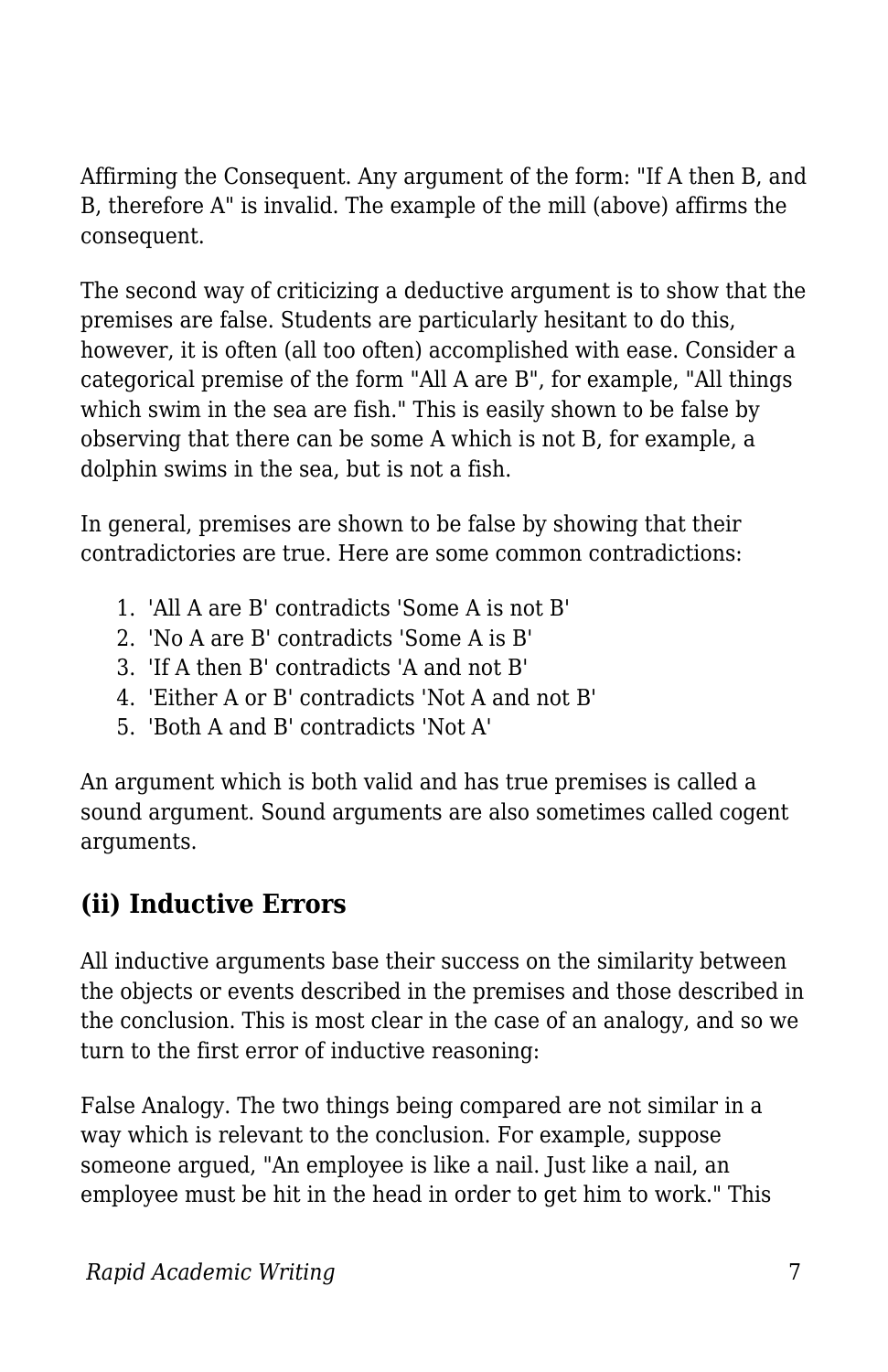argument may be criticized by showing that employees are not like nails in that (i) incentives will not persuade a nail to work, but they will persuade employees to work, and (ii) a nail won't resent being hit, but an employee will.

Statistical generalizations are arguments which use some sort of sample to draw a conclusion about apopulation. For example, a pollster will collect a sample of opinions and draw conclusions about the population as a whole. In order for the sample to tell us anything useful about the population, the sample must be similar to the population. The two major inductive fallacies are cases where the sample may be dissimilar to the population:

Hasty Generalization. The sample is too small, and hence, we can't be sure that it is similar to the population.

Unrepresentative Sample. The sample can be shown to be in some way different from the population. For example, a survey taken in only one city is unrepresentative of the nation as a whole.

Unrepresentative samples are very common. Phone-in or write-in polls are classic examples of unrepresentative samples. So are testimonials. Many instructors value student opinions and observations in class. No doubt this makes the students feel good, but such information should not form the basis of instruction, for the individual experiences of one person constitute an unrepresentative sample.

There is a variety of things which can go wrong in causal reasoning. In order to say that A causes B, a minimum of two things must be true:

1. Generally, if A happens, then B happens

2. Generally, if A does not happen, then B does not happen In addition, many theorists argue that there should be a third condition:

3. There must be a law of nature connecting A and B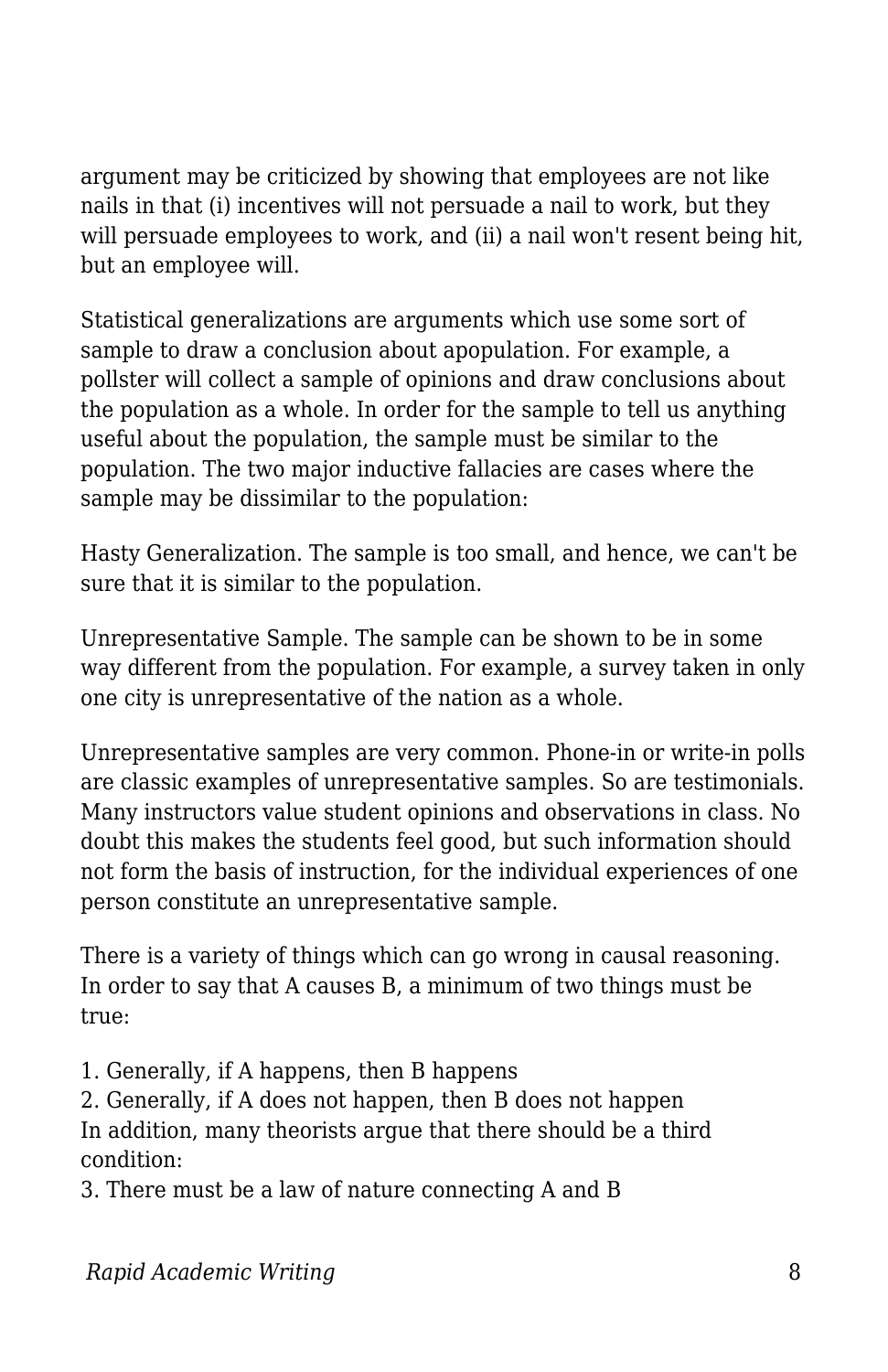The most common causal fallacy occurs when only the first condition is true and yet a causal relation is assumed to hold:

Post Hoc Ergo Prompter Hoc (After this therefore because of this). This fallacy consists in assuming that because one thing follows the other, the one thing is caused by the other.

Good inductive arguments are called strong arguments. Bad inductive arguments are called weak inductive arguments.

#### **(iii) Abductive Errors**

There are two major ways an inference to the best explanation can go wrong: either (i) the fact to be explained is not a fact at all, or (ii) the theory which does the explaining is inadequate. Let us consider these in turn.

The fact to be explained may be false because of:

Non-support. For example, Jenny may wonder why John knows so much about physics. This 'fact' is false because of non-support if John knows nothing about physics.

Subverted Support. The argument which supports the 'fact' is not a good argument. For example, if a generalization such as "Edmontonians are cheap" was formed on the basis of one person's experience, then it is supported by an unrepresentative sample. Pointing out that this putative fact is not well supported is to subvert support.

There are also two ways a theory can be inadequate:

Untestibility. Theories which cannot be tested are not good theories. Theories are tested by being used to make a prediction. If a theory cannot be used to make a prediction, then it is a poor theory. For example, if someone theorized that "Coffee keeps you awake because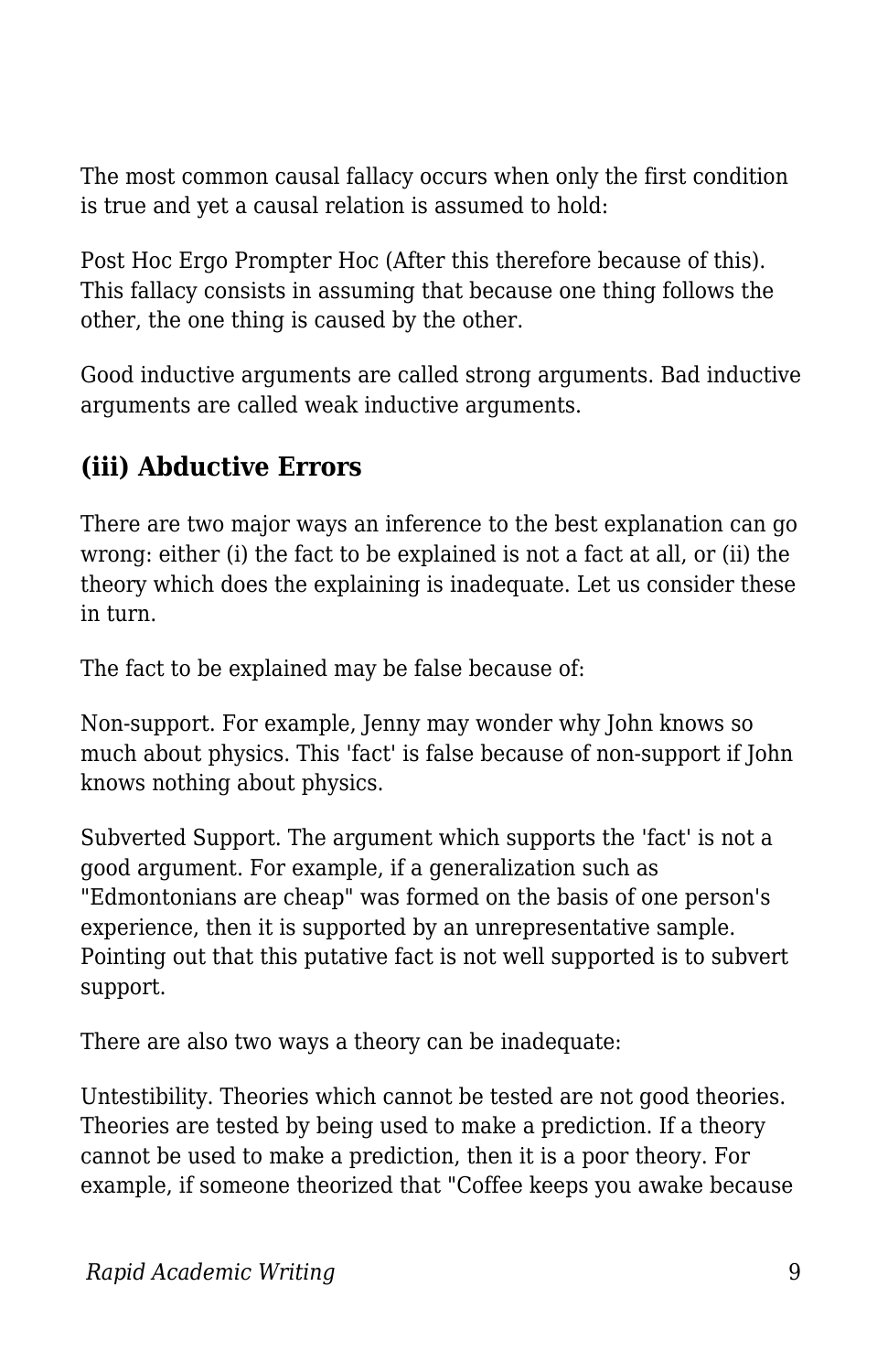it has wakening properties" then this theory could be criticized because we cannot use it to predict what other things will keep us awake.

Better Alternative. If another theory can explain the same phenomenon and is a better theory, then the new theory can be used to criticize the old. There are two major criteria for the betterness of a theory: (1) the theory has a wider scope, that is, it applies to more things; and (2) the theory is simpler.

#### **(iv) Informal Fallacies**

There is also a range of error which can be committed in any type of argument. These are grouped under the heading of 'informal fallacies' ("fallacy" is a ten-dollar word for "error of reasoning") .

The first grouping is Fallacies of Relevance. These are fallacies because they change the subject in some way. The following are major fallacies of relevance:

Attacking the Person. Authors commit this fallacy when they argue that because their opponent is a certain type of person, then their opponent is wrong. Students often argue that this form of argument is legitimate. For example, they argue that if a person has an interest in the outcome of an argument (say, a developer argues that some land should be rezoned) that a valid criticism may be made. This assumption is wrong.

Appeal to Force. In this fallacy, the reader is advised that some bad consequence will occur if the conclusion is not believed.

Appeal to Pity. In this fallacy, the reader is appealed to for support because the writer is in some bad state. For example, if a politician tells you how hard he worked on a piece of legislation, he is appealing to pity.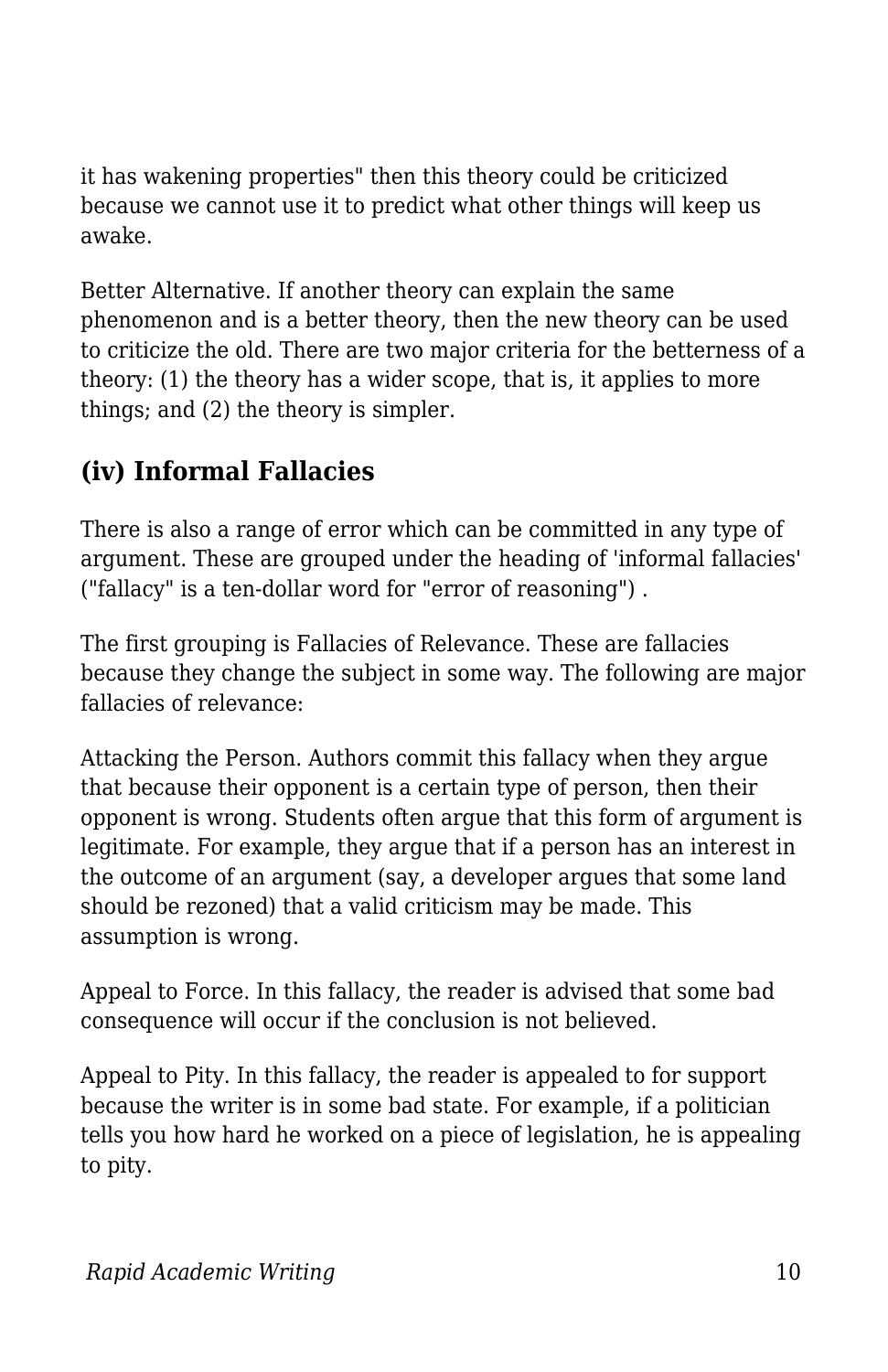Prejudicial Language. A writer commits this fallacy when some moral value is attached to believing or not believing a conclusion. For example, "Clear thinkers agree that murder is bad" is a fallacy because it implies that people who disagree are not clear thinkers.

Appeal to Popularity. This fallacy is committed when it is argued that because most people believe a conclusion, then the conclusion is true. History is replete with examples where the majority was wrong.

The second grouping is Fallacies of Distraction. These are fallacies because while the premises in question appear to be true at first glance, closer examination shows them to be false.

False Dilemma. In this fallacy, the reader is presented with two options, and since one is unacceptable, we are forced to choose the second. The fallacy occurs when more than two options actually exist.

Argument from Ignorance. This fallacy is by far and away a student favourite. In this fallacy it is argued that because some proposition has not been proven to be true, it is therefore false.

Slippery Slope. The writer argues that if some proposition is believed, a chain of consequences will follow, leading to some unacceptable conclusion. The fallacy occurs when there is no reason to believe the consequences will actually occur.

Complex Question. This fallacy occurs when two separate points are presented as a single point. This fallacy is committed a lot on surveys, where a reader may be asked, for example, "Do you support reducing the deficit and cutting social programs?"

Begging the Question. Very often, this is the only way students know how to argue. Instead of offering support for a conclusion, the arguer instead restates the conclusion in a slightly different manner. Obviously, when the conclusion is simply restated, no support has been given for the conclusion.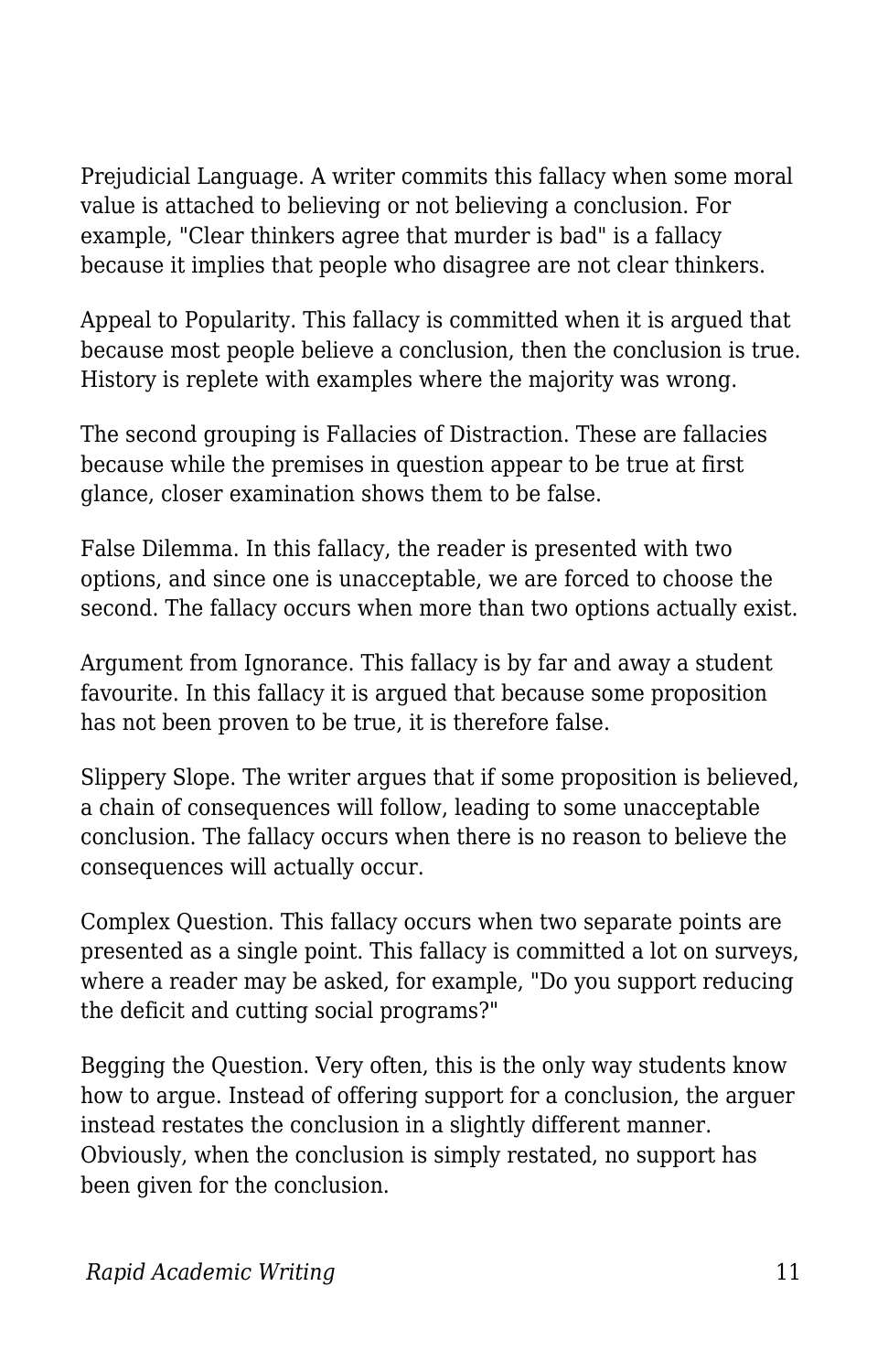The third grouping concerns Fallacies of Authority. Students tend to be very trusting of authority, even when the authority is inappropriate.

Unqualified Authority. This occurs when an authority is quoted outside his or her field of expertise. Celebrity endorsements fall within this category.

Disagreement. Even when an authority is an expert in the field, it may be that experts in the field disagree on the point in question. In such a case, an appeal to an authority is fallacious, since it is possible to quote an equally qualified authority who holds the opposite view.

Unnamed Authority. This fallacy is committed when an authority is implied but not named. This fallacy may be detected by the use of phrases such as "experts agree..." or "it is said that...". This is a fallacy because there is no way to know that the authority is an expert.

The fallacies listed in this section constitute only a partial list; they were chosen because they are committed the most frequently and because they are most often believed by students.

# **Applications in the Classroom**

Critical reasoning has many more applications in the classroom than merely the correcting of faulty arguments. Critical thinking concerns the nature of argumentation itself, and all branches of knowledge involve some form of argument. This section will describe a number of applications of critical reasoning in the classroom.

#### **(i) Writing**

Knowledge of logical structures improves a student's writing in a direct and dramatic fashion. When logical structures are understood, the construction of a sentence is understood as an application of a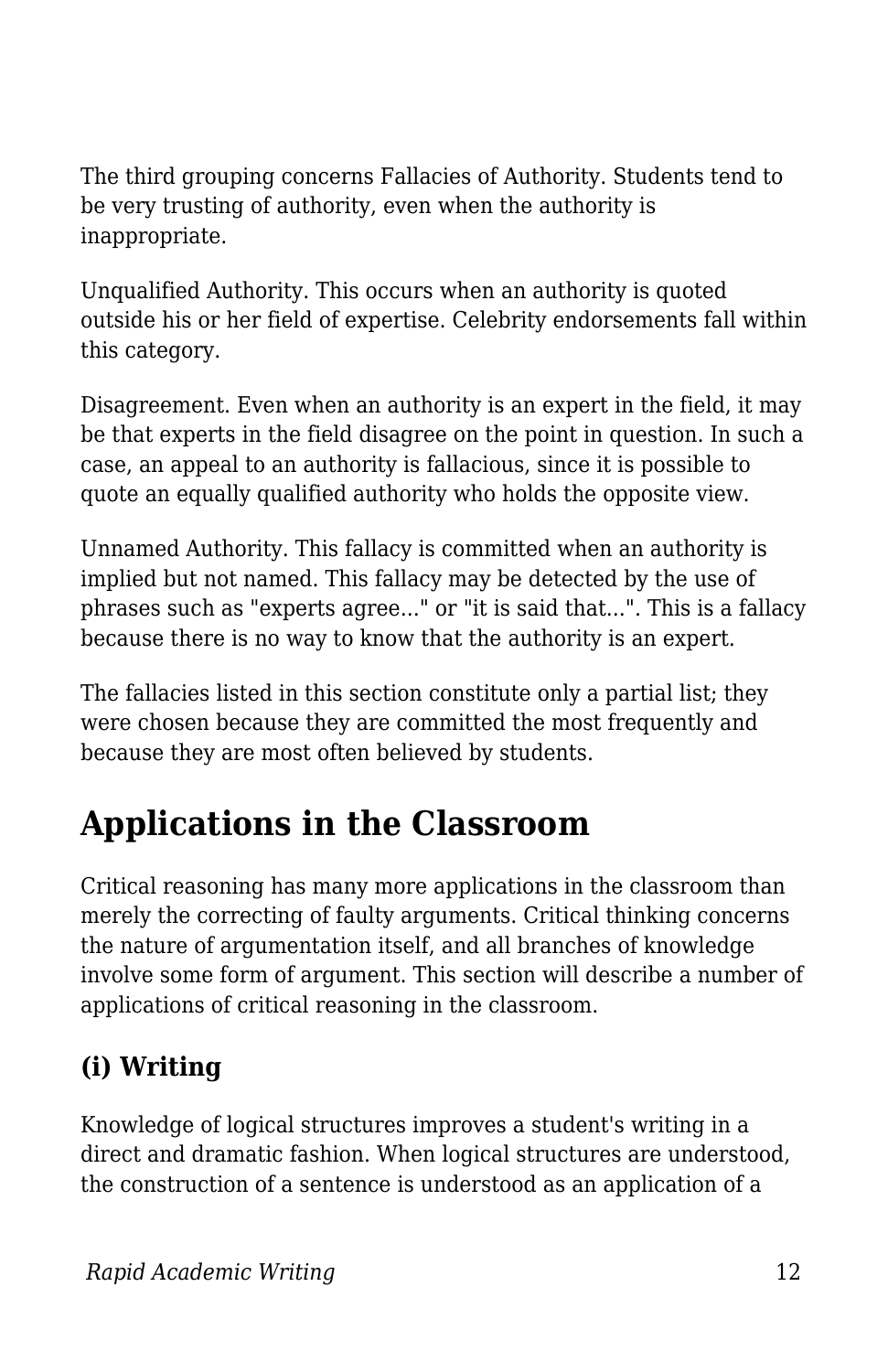particular logical structure. The following is a brief example of this process.

Simple sentences using categorical form. The structure of a categorical proposition, 'All A are B', mirrors the structure of a simple sentence. The 'A' in question is the subject of the sentence, while the 'B' is the predicate. This is useful because it helps correct problems with noun-verb agreement. Clearly identifying the subject and the predicate reminds the student that they work as a pair.

Another application of categorical form involves the use of subordinate clauses. The subject-predicate form clearly illustrates to the student the idea that subordinate clauses modify the subject (or predicate) they are attached to. Showing the student a sentence of the form:

"All men are mortal"

clarifies the form of:

"All men who are kings are mortal."

Complex sentences using logical operators. Complex sentences are formed out of simple sentences using logical operators. Consider, for example, how a complex sentence may be constructed from the simple sentences "All men are mortal" and "Socrates is a man".

If all men are mortal then Socrates is a man. Either all men are mortal or Socrates is a man. All men are mortal and Socrates is a man.

Even more complex sentences or paragraphs using indicator words. Using simple and complex sentences as described above, the structure of paragraphs can be detailed to students. We identify the premises and conclusion of an argument as a set of sentences. Then these sentences are assembled into a paragraph using indicator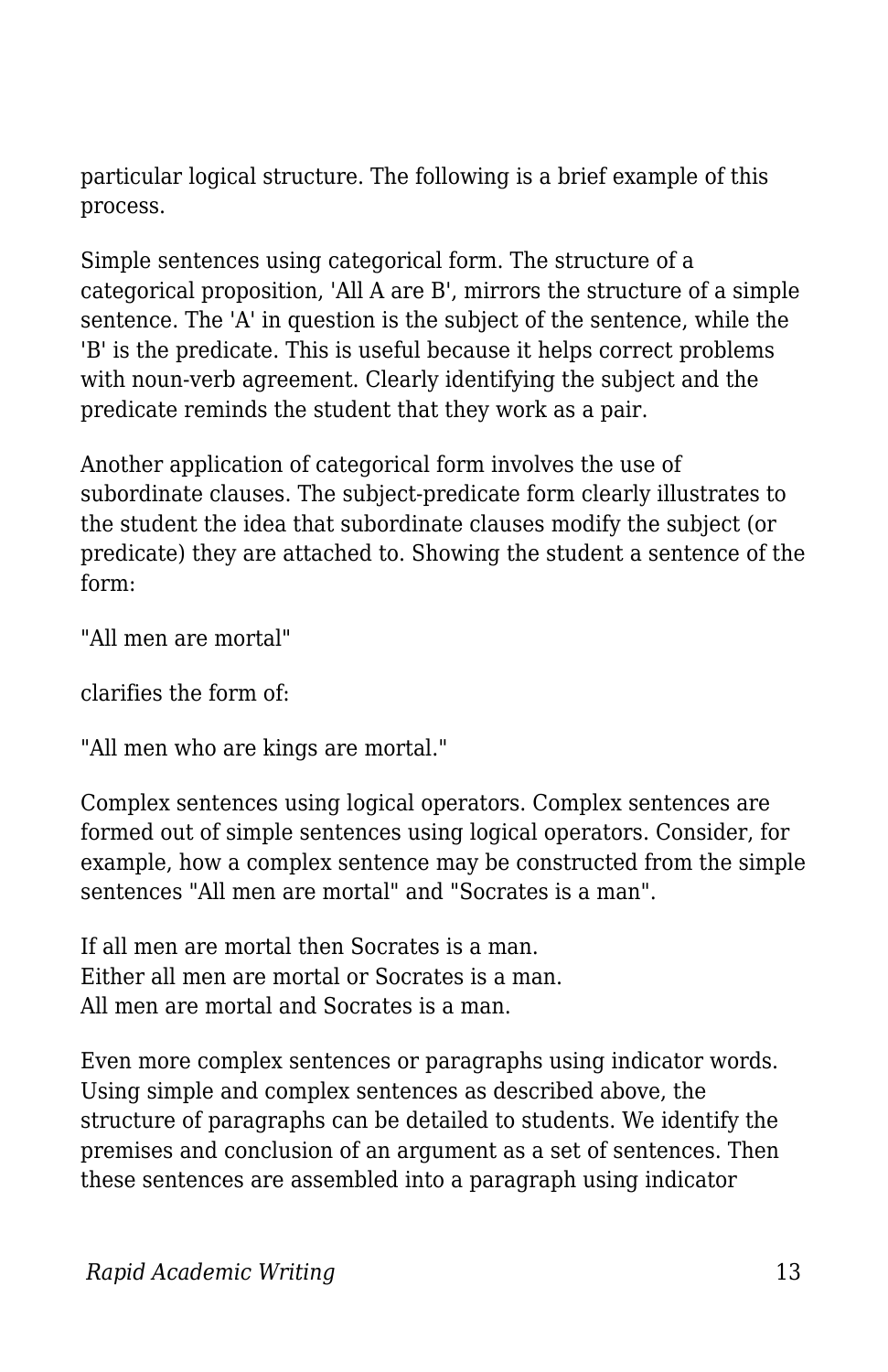words.

If all men are mortal then Socrates is a man, and all men are mortal, therefore Socrates is a man.

All men are mortal, and Socrates is a man. Therefore, Socrates is mortal.

More complex paragraphs are constructed from more complex arguments. Consider the following:

All men are mortal and Socrates is a man. Thus, Socrates is mortal. All things which are mortal eventually die. Therefore, Socrates will eventually die.

#### **(ii) Abstraction**

Knowledge in many disciplines is abstract knowledge. This is most clearly the case in mathematics, where notation such as " $x+y=z$ " is abstract, but it is also true in many other cases. For example, in geography, students may be taught that a river meanders in a particular way. This is abstract because we are not talking about any particular river. Or in music, students are taught to read sheet music. This is abstract because sheet music is not generally written for a particular music.

Critical thinking forces a student to reason abstractly because sentences and arguments are thought of as abstract structures. The long paragraph just above should be recognized by the student as an instance of:

All A are B and S is A. Thus, S is M. All M are D. Therefore, S is D.

The benefits of abstract thought should be clear. Lessons learned in one domain are more easily applied in another domain when abstract features of the two domains are identified.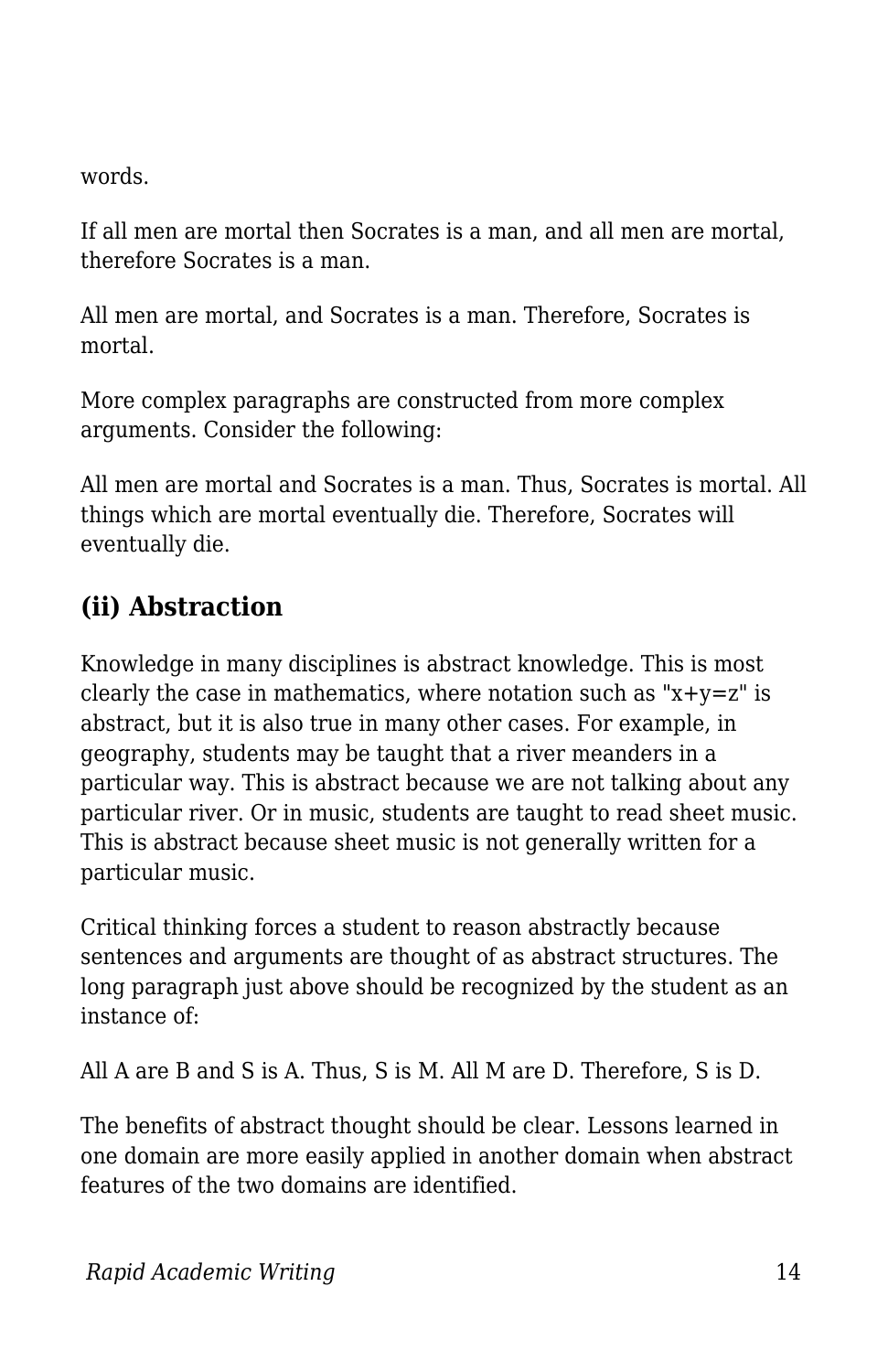How might this be applied in a classroom? In essence, it involves imparting to the student not merely knowledge of particular matters of fact, but also the abstract form of whatever knowledge is being taught. For example, the proposition that "Rome fell because of a lack of morality" is an instance of the more general "Civilizations fall because of immorality". Students may be shown this, and also shown that the same pattern occurs in "Sodom and Gomorrah fell because of immorality" and "This civilization will fall because of immorality".

### **(iii) Reading**

Students often misunderstand what they are reading. Often this is because they do not know what to look for in a piece of writing. This is understandable; there are many ways to go wrong when reading even a short paragraph.

For example, students often misunderstand a particular sentence. One common mistake occurs, for example, when a student interprets "Not all men are mortal" as meaning "No men are mortal". Knowing that the contradictory of "All A are B" is "Some A are not B" would allow the student to understand that "Not all men are mortal" means "Some men are not mortal".

Students often believe that information contained in a subordinate clause is the main point of a sentence. Making the structure of categorical propositions clear corrects this error.

Students frequently miss the main point of a paragraph as a whole. Pointing to indicator words makes conclusions clear, and the conclusion is a main point of a paragraph. If a student learns to look for conclusions, misunderstandings of this sort can be reduced.

Students should be reminded on a regular basis how to extract information from a text. From time to time, it is useful to identify a key paragraph in a piece of writing and to provide an analysis of it,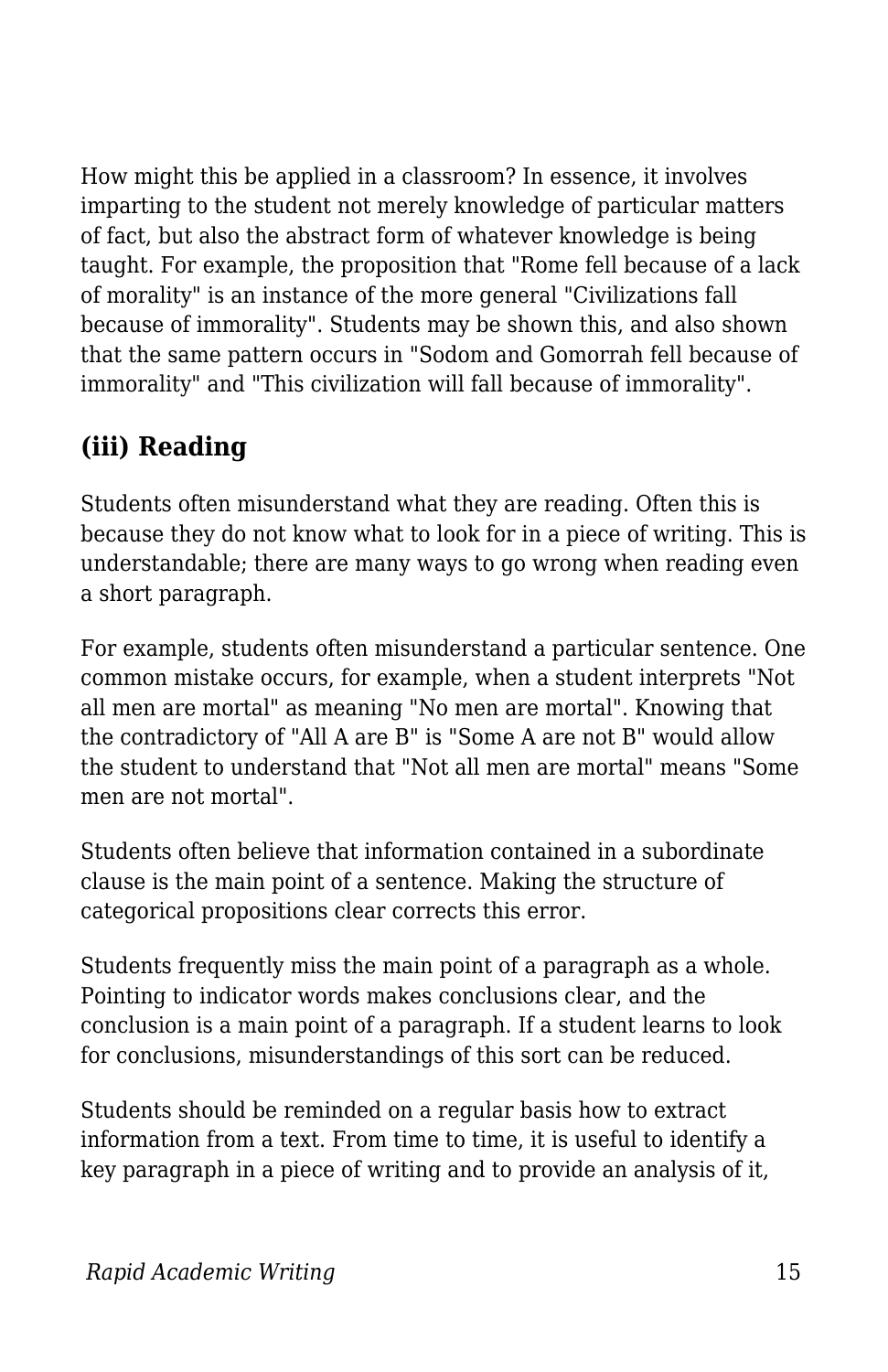showing the student how to identify what each sentence says and showing the student how to identify the author's main point. Consider, for example, the following paragraph:

A country, after all, is not something you build as the pharaohs built the pyramids, and then leave standing there to defy eternity. A country is something that is built every day out of certain basic shared values. And so it is in the hands of every Canadian to determine how well and wisely we shall build the country in the future. (Pierre Trudeau, Memoirs, p. 366)

The use of the indicator word "so" clearly shows that the last sentence is the conclusion. There are no logical operators in the last sentence, hence, it is a simple sentence of the form "Every Canadian should determine...". The student should also note the use of an analogy in the first sentence. And notice the reasoning, in very abstract form: "A country cannot be left unattended, therefore, all people must attend to the country'.

#### **(iv) Critical Evaluation**

This is the clearest application of critical thinking in the classroom. Essentially, it involves questioning the truth of premises and the validity of arguments, in other words, not taking the written (and spoken) word as Gospel. Students (and especially those coming straight from high school, where everything is Gospel) find this difficult to do.

A criticism of a point of view is, like everything else in academia, a form of argument. The conclusion is always that some argument has committed a logical error. The premises are the reasons for believing that the error occurred. The form of all critical evaluations is as follows:

The argument does such-and-such, and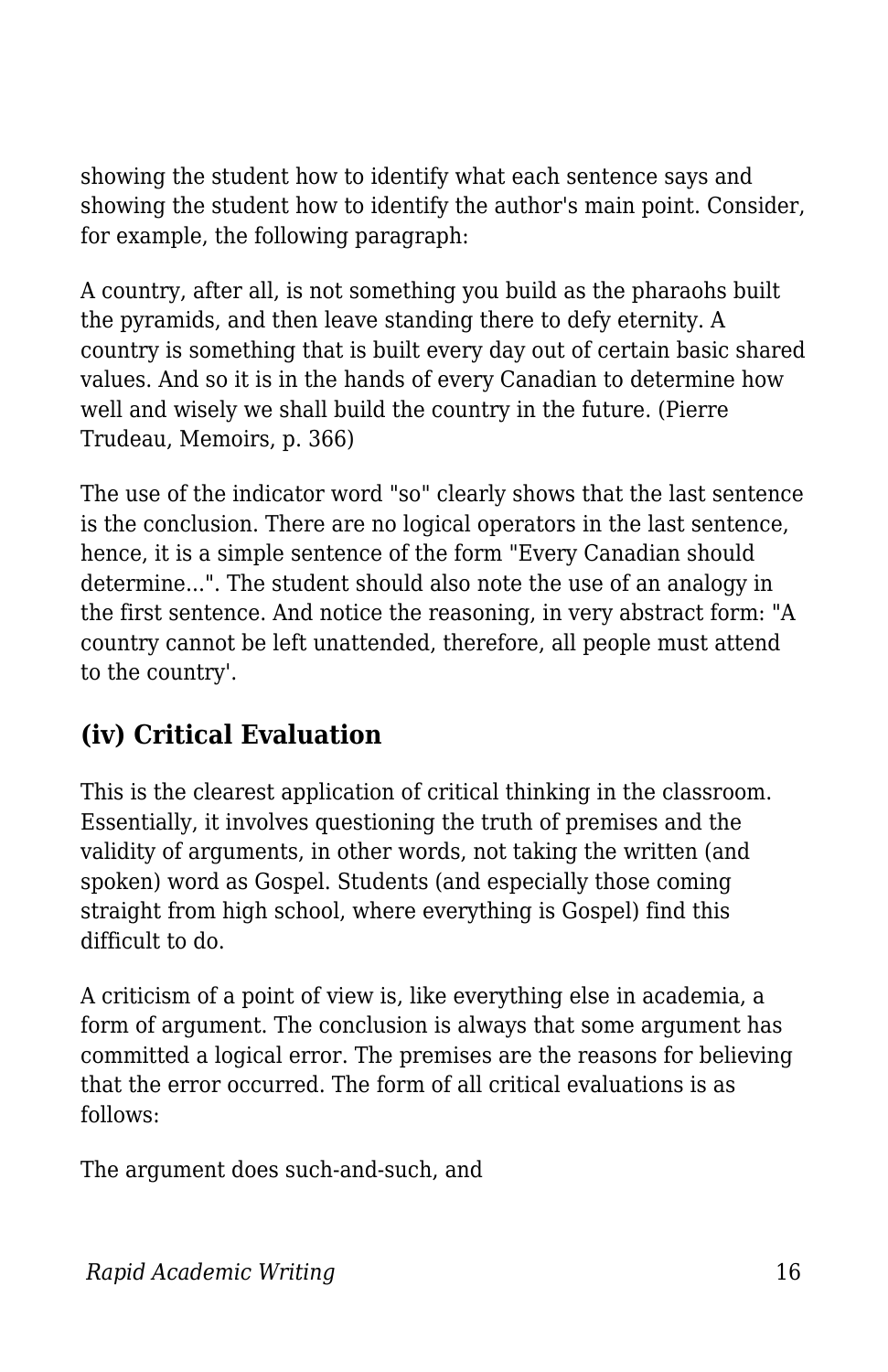Such-and-such is a fallacy, Thus, the argument is a fallacy.

(Very often the second premise is left implicit.)

Students need to be shown that all sources, including their textbooks and their instructors (not to mention the media and their friends) can commit errors of reasoning. The best means to show them this is to critically evaluate any materials used for instruction. My own experience is that this can be very confusing for a student (one student commented, "I've never seen an instructor criticize the text before).

It is important, therefore, to state the criticism and the reason for the criticism clearly. It is also important to state the intent of posing such criticisms, specifically, that the student should not accept everything as being true, and that the student is expected to perform a similar sort of evaluation on any material. It is especially useful to encourage students to criticize the instructor, and to occasionally concede some points. Even when there is a response to be made, much more progress is made when a good criticism is acknowledged as such.

Finally, students should be required to stand the test of good reasoning. Comments in papers or in class which commit logical errors should be identified as errors in reasoning. This requires some tact. The approach should not be that the student is wrong, but rather, that the student's reasoning is flawed.

## **Suggested Readings**

Barker, Stephen F. The Elements of Logic. McGraw-Hill, 1989.

Bergmann, Merrie, Moor, Fames, and Nelson, Jack. The Logic Book. Random House, 1980.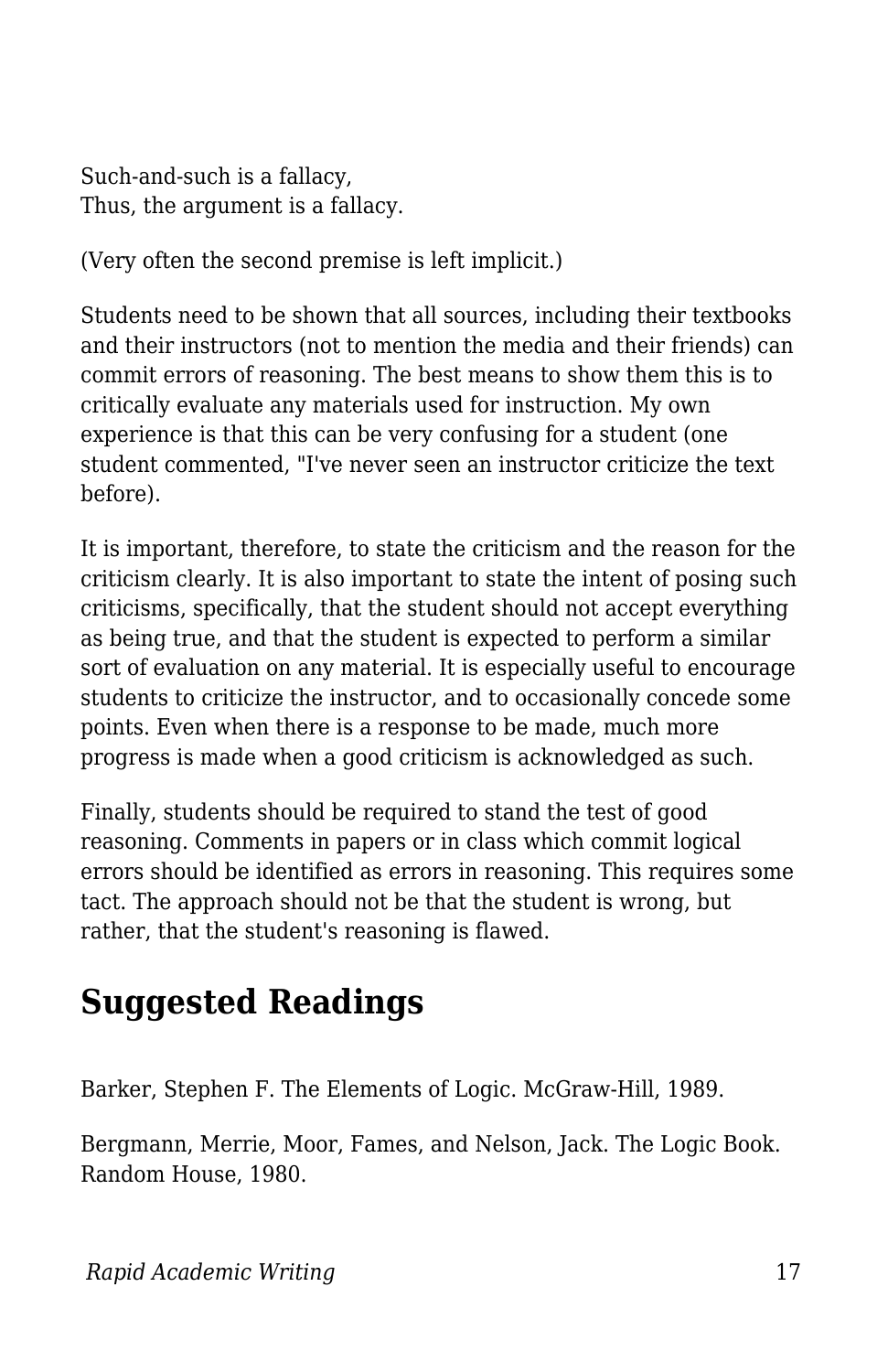Cedarblom, Jerry, and Paulsen, David. Critical Reasoning. Third Edition. Wadsworth, 1991.

Copi, Irving M. and Cohen, Carl. Introduction to Logic. Second Edition. Macmillan, 1990.

Davis, Wayne. An Introduction to Logic. Prentice-Hall, 1986.

Huff, Darrell. How to Lie With Statistics. Norton, 1954.

Kelly, David. The Art of Reasoning. W.W. Norton, 1988.

Mayfield, Marlys. Thinking For Yourself. Wadsworth, 1987.

Pospesel, Howard. Introduction to Logic: Propositional Logic. Second Edition. Prentice-Hall, 1984.

Purtill, Richard. Logic for Philosophers. Harper and Row, 1971.

Quine, W.V.O. Methods of Logic. Fourth Edition. Harvard University Press, 1982.

Salmon, Merrilee. Introduction to Logic and Critical Thinking. Harcourt Brace Jovanovich, 1984.

Salmon, Wesley. Logic. Third Edition. Prentice-Hall, 1984.

Skyrms, Brian. Choice and Chance: An Introduction to Inductive Logic. University of Michigan, 1966.

Thomason, Richmond. Symbolic Logic: An Introduction. Collier-Macmillan, 1970.

Yanal, Robert. Basic Logic. West Publishing, 1988.

Edmonton, March 2, 1993

*Rapid Academic Writing* 18